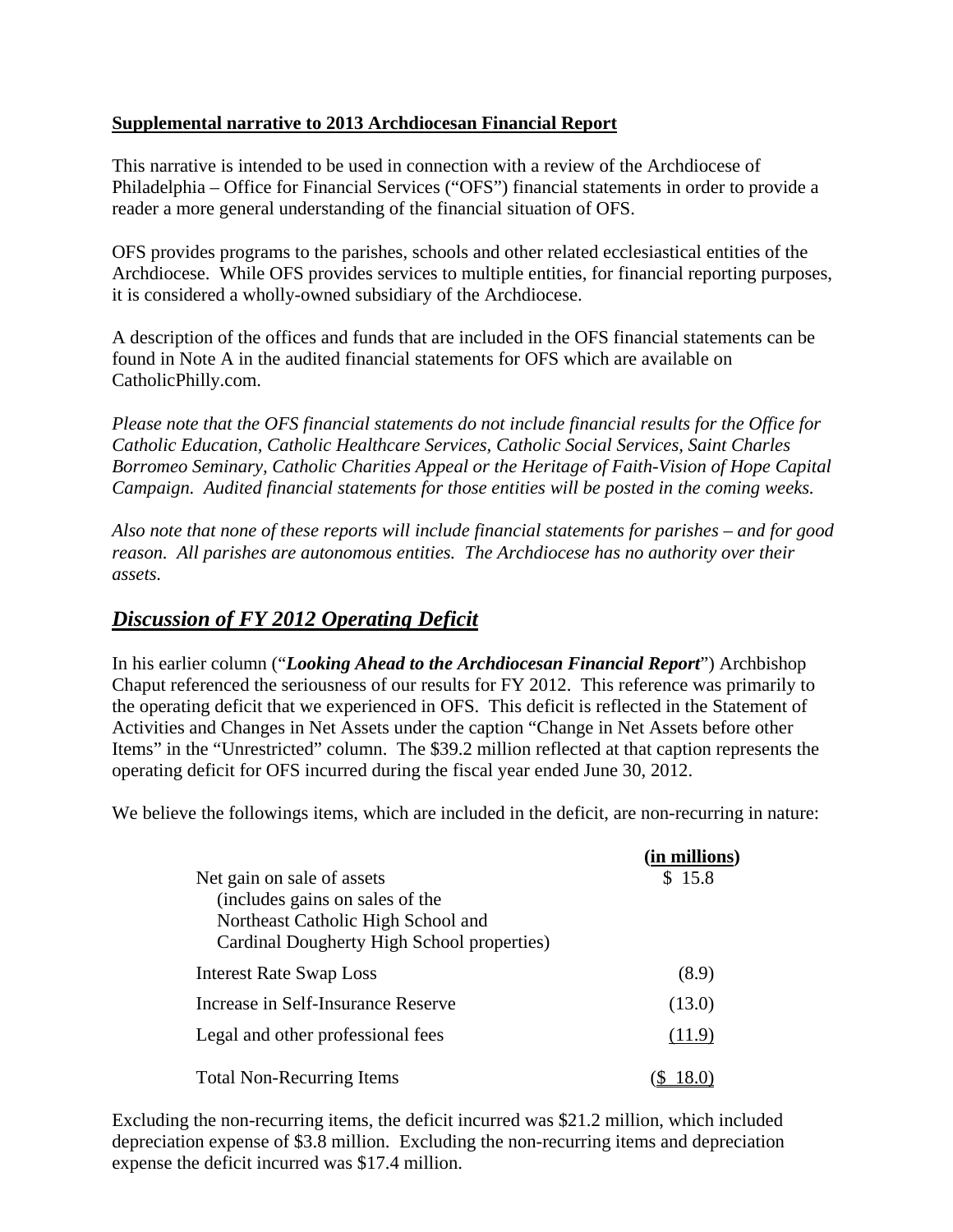Regarding the non-recurring legal and other professional fees noted above, the costs were incurred in connection with the following matters:

|                                                                                                                | (in 000's) |
|----------------------------------------------------------------------------------------------------------------|------------|
| Investigation of actions<br>by former CFO                                                                      | \$534.2    |
| Investigations related to Priests<br>on Administrative Leave                                                   | 4,652.7    |
| Fees associated with<br>Independent Legal and Financial<br>Assistance/Review;<br>External Debt Retirement; and |            |
| Criminal Trial                                                                                                 | 6.691.4    |
|                                                                                                                |            |

## *Discussion of Prior Period Adjustments*

Due to a significant number of prior period adjustments (summarized below and detailed in Note R in the financial statements), single year financial statements are presented for the year ended June 30, 2012. We expect that in future years we will present two year, comparative financial statements. The table below summarizes the impact of the prior period adjustments.

|                   |                                                         | (in millions) |
|-------------------|---------------------------------------------------------|---------------|
|                   | Net Assets as Reported at July 1, 2011                  | \$ 34.5       |
| O                 | Inclusion of certain assets<br>$\mathbf{A}$             | 43.8          |
| $\left( 2\right)$ | Funds held for charities A                              | (1.8)         |
| 8                 | Depreciation $\mathbf{B}$                               | (43.4)        |
| $\left( 2\right)$ | Fixed asset adjustments<br>$\mathbf{A}$                 | (7.8)         |
| (8)               | Conditional asset retirement obligation<br>$\mathbf{A}$ | (1.9)         |
| $\boldsymbol{c}$  | Allowance for doubtful accounts<br>$\overline{B}$       | 26.4)         |
|                   | Net Assets as Restated at July 1, 2011                  |               |

Further explanation can be found in Note R in the financial statements. **A**

Further explanation provided below and in Note R in the financial statements. **B**

Reasons for Prior Period Adjustments

- **O** Include Assets that should have been included
- Exclude assets that should have been excluded
- $\bullet$  Comply with Generally Accepted Accounting Principles
- Adjustment to properly record the allowance for doubtful accounts
- Note R further explains that in previous years, depreciation expense was not recorded for long lived tangible assets. During the year ended June 30, 2012 we adopted the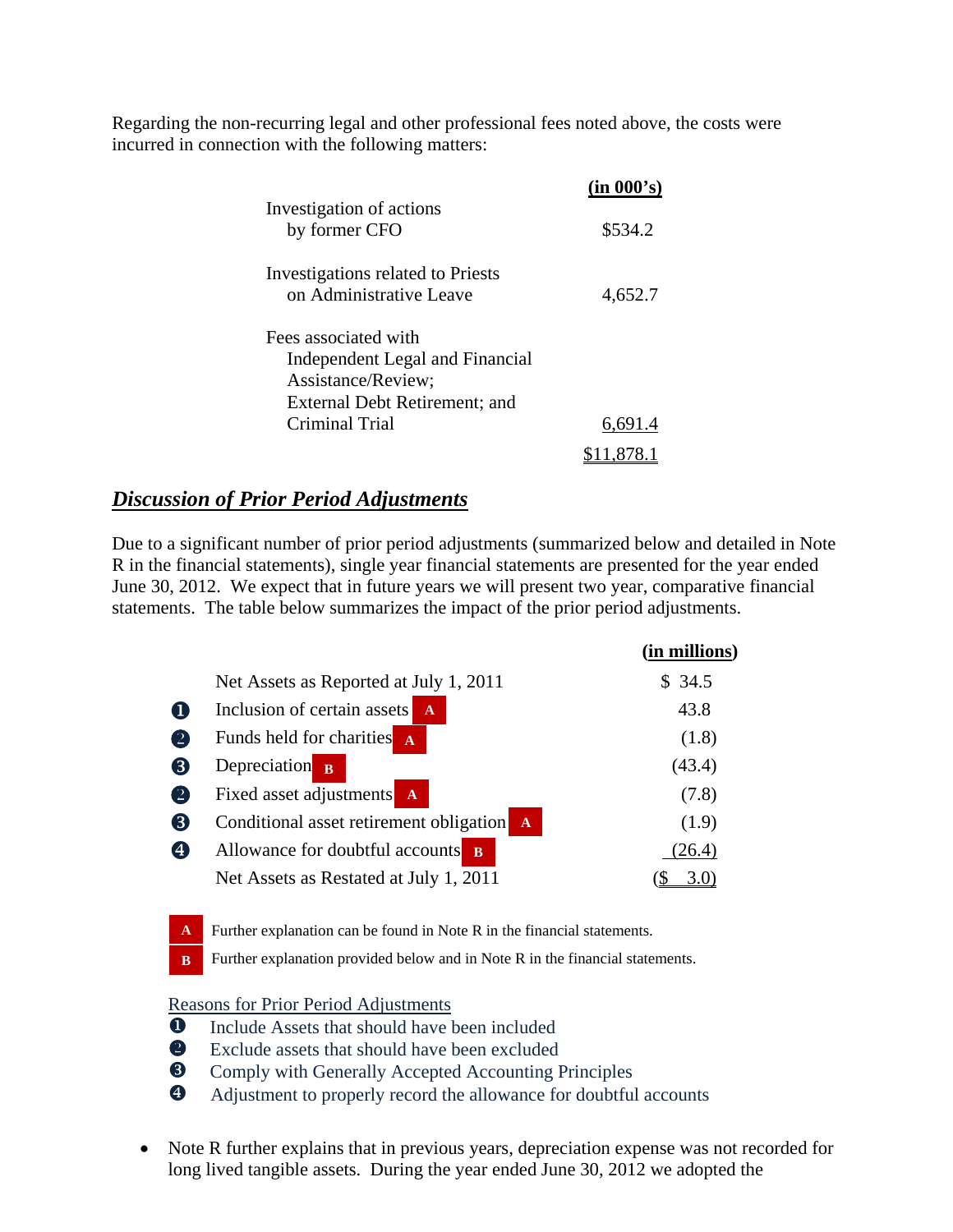appropriate accounting for long lived tangible assets. The impact of this change for all years prior to the year ended June 30, 2012 is recorded as a prior period adjustment.

• Note R in the financial statements details that for the year ended June 30, 2012 the Archdiocese made an adjustment to properly record the allowance for doubtful accounts for parish accounts and loans receivable. The methodology used in FY 2012 to determine the allowance for doubtful accounts focuses on the aging of amounts past due and also assesses each parish's ability to pay.

Had we used the current methodology in prior years, as of June 30, 2011 the allowance for doubtful accounts would have been higher by \$26.4 million. The \$26.4 million has been recorded as a prior period adjustment.

#### *Discussion of Other Significant Matters*

- Note G in the financial statements explains that during the year ended June 30, 2012 the Archdiocese paid off outstanding bonds in Montgomery County, PA and Chester County, PA. This transaction resulted in principal payments of approximately \$97.7 million plus costs associated with terminating interest rate swap obligations totaling \$15.75 million.
- Included in the financial statements for the Office for Financial Services are all assets and liabilities of the Archdiocesan Trust and Loan Fund. The Trust and Loan Fund is a cooperative deposit and loan program established for the benefit of parishes and to assure continuation of the ecclesial goals of the Archdiocese and the parishes. If a parish deposits funds in the Trust and Loan Fund, it receives a competitive interest rate. In turn, these funds are loaned by the Fund to other parishes for construction and other projects. (See Note C for more discussion of loans outstanding). As of May 31, 2012, the Archdiocese executed a promissory note to the Trust and Loan Fund in the amount of \$78.9 million, which represented the excess of deposits over assets at May 31, 2012. As of June 30, 2012, deposits in the Trust and Loan Fund exceeded fund assets – excluding the impact of the promissory note – by \$82.0 million, as follows:

|                                                  | (in millions) |
|--------------------------------------------------|---------------|
| Deposits                                         | $$167.1$ *    |
| Trust & Loan Fund Assets (excl. promissory note) | 85.1          |
| <b>Excess of Deposits over Assets</b>            | \$ 82.0       |

\* includes approximately \$100K in Trust and Loan Fund liabilities.

Subsequent to June 30, 2012 the promissory note has been amended to increase the principal amount to \$82.0 million. The promissory note is collateralized by specific pledged real estate assets which are documented in the note. As pledged properties are sold or monetized, net proceeds from these Trust and Loan collateral transactions will be deposited into the Trust and Loan Fund, in accordance with the provisions of the promissory note. In the event a transaction generates in excess of \$20 million in net proceeds, the Archdiocese has discretion regarding alternative uses for the excess so long as remaining pledged assets are at least equal to the then outstanding principal amount owed.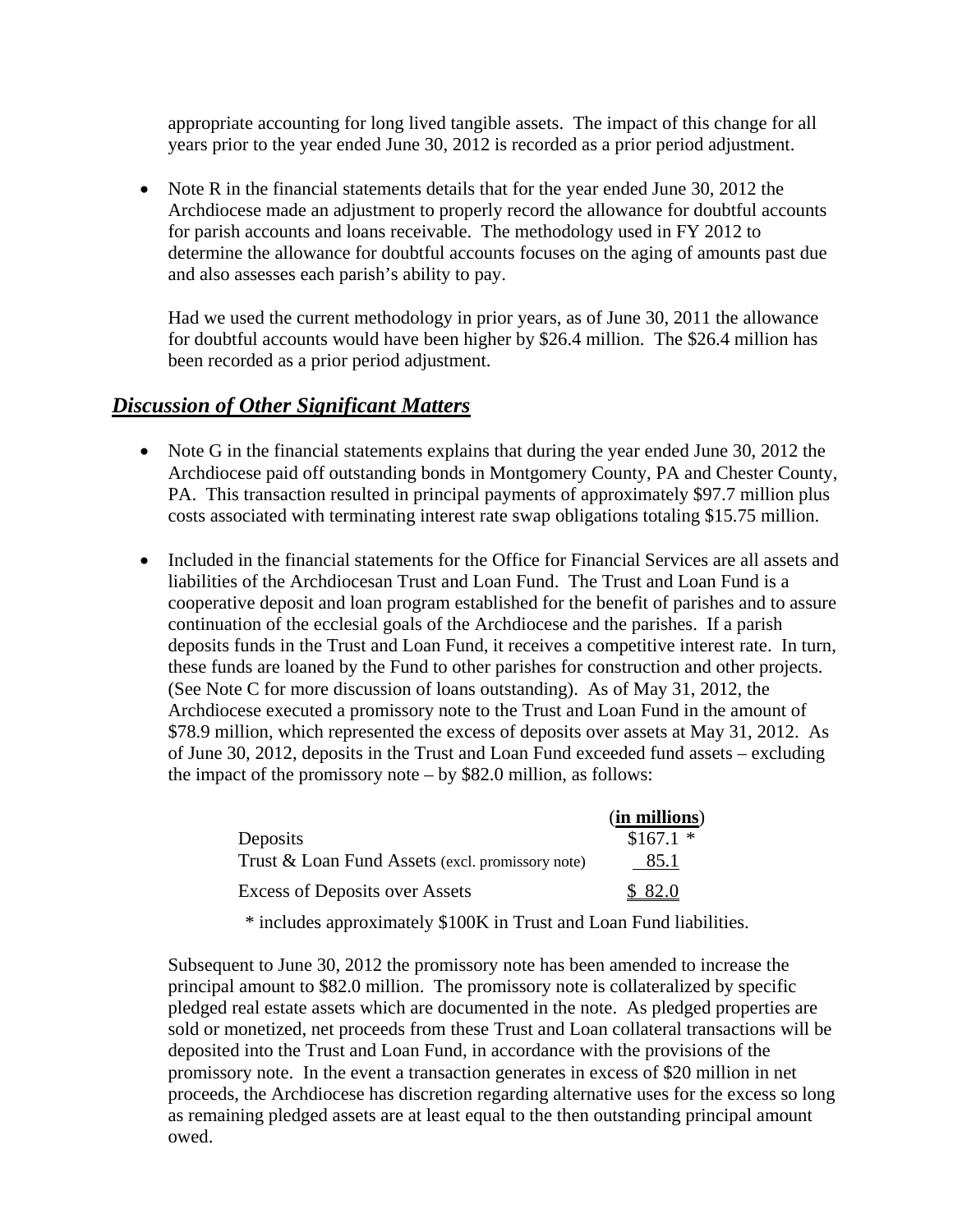• The insurance fund is used to account for the risk management program of the Archdiocese. As part of the risk insurance program, levels of self-insurance risk are retained. (See Notes B, F and I in the financial statements for more information regarding the self-insurance liability and how it is determined). As of June 30, 2012 insurance related liabilities exceeded dedicated insurance assets, as follows:

|                                   | (in millions) |
|-----------------------------------|---------------|
| Insurance Related Liabilities     | \$43.9        |
| Insurance Related Assets          | 13.5          |
| Excess of liabilities over assets | \$ 30.4       |

• Note K in the financial statements describes our pension plans, in particular the Priests' Plan and also the Lay Employees' Retirement Plan. Separate audits are performed for each of these plans. As described in Note K both of these plans are considered multiemployer plans for financial reporting purposes. As such, the assets and actuarially determined liabilities for these plans are not included in the OFS financial statements.

While not direct liabilities of OFS, the amount the plan liabilities exceed plan assets in both plans are liabilities of the Archdiocese. As of June 30, 2012 the Priests' Plan liabilities exceeded assets by approximately \$90 million and the Lay Employees' Retirement Plan liabilities exceeded assets by approximately \$152 million.

## *Looking Forward*

Because of the passage of time between the completion of the audit and June 30, 2012, the information described here and presented in the financial statements is almost a full year behind us. The deficit that we experienced in fiscal year 2012 was staggering, and the overall negative impact on our financial position was even greater when the prior period adjustments are taken into account.

There is a clear way forward. In June 2012 we took significant steps to begin reducing our core operating deficit, which excludes extraordinary and non-recurring items. In June 2012, we also paid off all of our external debt greatly reducing our balance sheet risk. During the fourth quarter of 2012, we completed the sales of the Archbishop's residence and the property known as "Villa St. Joseph by the Sea" in Ventnor, New Jersey which generated additional cash flow and improved our short term liquidity situation. These transactions generated approximately \$14 million in net proceeds as more fully explained in the "Subsequent Events" section of Note B in the financial statements. We believe that our "core" (excludes items of a non-recurring nature and depreciation) run rate deficit as we enter FY 2014 is below \$5 million. We will take additional steps to reduce the core deficit further and acknowledge the need to eliminate the operating deficit completely in the very near future.

We are also focused on the balance sheet issues described above – namely the Trust and Loan Fund, the insurance fund and the pension plans. As we sell or monetize assets we will continue to provide timely updates so that we clearly communicate to the faithful of the Archdiocese how we are applying the proceeds from these transactions to address these issues. Regarding the pension plans specifically, while additional future funding is certainly needed, we also need to